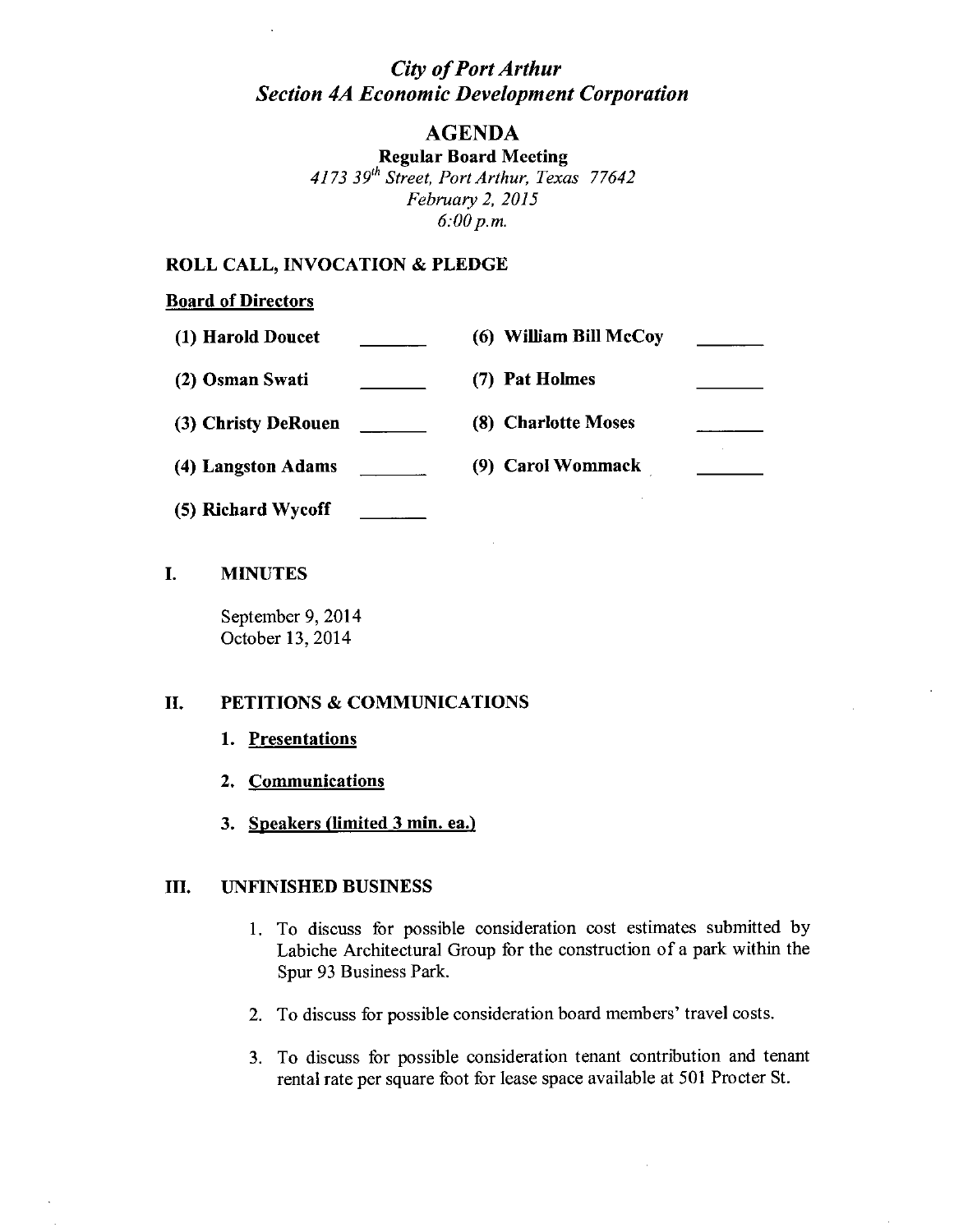### IV. CONSENT AGENDA ITEMS

- 1. To discuss a Request for Proposals for the Commercial Leasing and Property Management Services 0f the building at 501 Procter St.
- 2. To discuss a Request for Proposals for the Janitorial Services for the building at 501 Procter St.

## V. NON - CONSENT AGENDA ITEMS

- 1. To discuss for possible consideration adopting the Amended Bylaws as presented.
- 2. To discuss for possible consideration an amendment to Addendum No. 1 to the Master Lease Agreement between the Port Arthur EDC and 501 Procter Street, Inc.

## VII. REPORTS

- 1. Marketing & Business Recruitment
- 2. Employment & Training
- 3. Business Operations, Retention, and Expansion
- 4. Financial
- 5. CEO's Report

## VIII. CLOSED SESSION (EXECUTIVE SESSION)

In Order To Comply With The Requirements Of Chapter 551 (Open Meetings Law) Of The Texas Government Code, Prior To Going Into Closed Meeting The Presiding Officer To The City of Port Arthur Section 4A Economic Development Corporation Board Of Directors Should Make The Following Public Announcement:

"A Closed Meeting or Executive Session Will Be Held Pursuant To the Following Sections of Chapter 551, Texas Government Code,

- 1. Section 551.071 Government Code To discuss with Attorney Guy Goodson pending and potential litigation and/ or legal advice. a. DonShe Pottery
- 2. Section 551.072 Government Code To deliberate the purchase, exchange, lease, or value of real property.
- 3. Section 551.074 Government Code To discuss matters of Personnel
- 4. Section 551.087 Government Code To discuss Incentives for Commercial and Industrial Business Prospects.